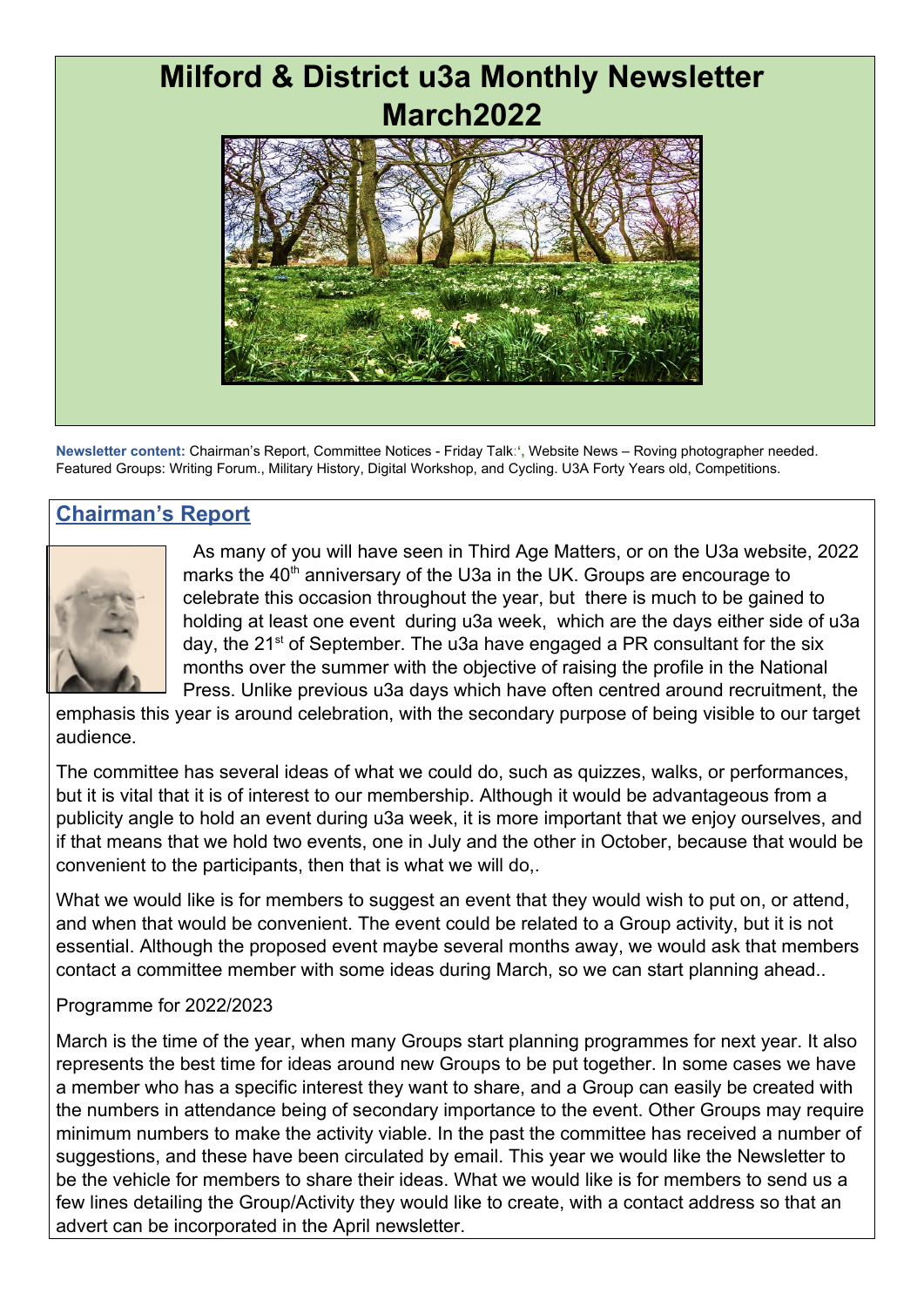#### **MILFORD &A DISTRICT WEBSITE -[www.milford-u3a.org.uk](../../../../../C:/Users/User/Documents/Milford%20u3a%20Newsletter/www.milford-u3a.org.uk)**

There are **new pages** on the website, the Home Page has been updated and there is a new page for Group Dates and contact information. Have you seen the New Homepage?

#### **Website Appeal for Photographs**

The Website needs fresh, new photographs, most of ours date back to 2007! What we need is an aspiring photographer, to visit some of our groups to take some new photos for the Website. This would be an invaluable contribution to the site and would add an appropriate fresh, new look for this new year. If you have any new photos of your Group Activities, or if you would like to do a turn as our **Roving Photographer**, please let our webmaster know asap. [webmaster@mlford-u3a.org.uk](../../../../../C:/Users/User/Documents/Milford%20u3a%20Newsletter/webmaster@mlford-u3a.org.uk)





Phone 01483 429640 [publicity@milford-u3a.org.uk](mailto:publicity@milford-u3a.org.uk)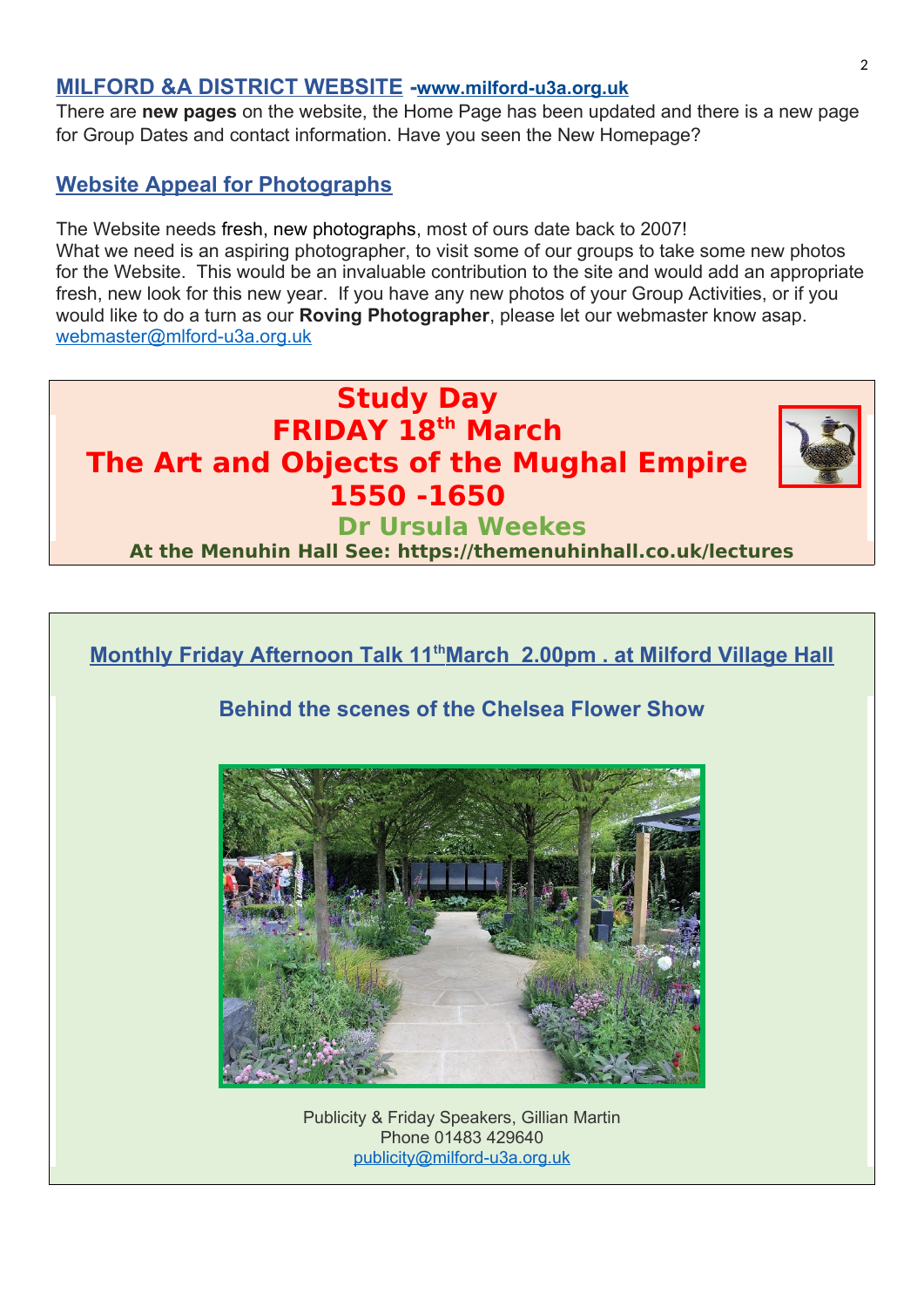#### **IMPORTANT GROUP NOTICES!!!!**

#### **Potential New Groups**

We have some interesting suggestions for new groups: Preparation for the next Milford u3a Programme will begin next month. We need leaders for two of our budding new Groups, otherwise they will not be on the programme and will not be visible to attract new group members.

**Photography** – For outdoor meetings arranged by the group members for the next three months. This is a new group who will take advantage of the better weather before becoming an official group in September. If this is an interest of yours, or if you would like to try it out and would like to arrange to meet with other like-minded folk, send an email to this newsletter. [pam-brown@milford-u3a.org.uk](../../../../../C:/Users/User/Documents/Milford%20u3a%20Newsletter/pam-brown@milford-u3a.org.uk) A Leader is wanted to co-ordinate this group**.**

**Boules** - The happy group we had last year was not renewed because of Covid. The Leader is unable to resume as Leader, but she would be happy to advise. She will also supply the rules of the game and some equipment. This is an outdoor game, suitable for all ages – no running to do! A Leader is wanted to co-ordinate this group**.**

## **Featured Groups**

## **Writing Forum**



It's often said that we all have a book (somewhere) inside us. Maybe a Family history. An autobiography or an incident or period from our life. Perhaps you have an idea for a short story. Or you love reading and are tempted to see if you can write something.

#### **If so, why not consider joining us in the U3A Writing Forum?**

This is a small, very informal group that meets on Zoom on the second Wednesday of the month at 2.00pm. Each meeting has a theme (eg. 'Creating Characters', 'Crime Fiction', 'Autobiography') and involves a slide presentation with plenty of opportunity for discussion and then an opportunity to read something you've written on that topic and to get some constructive feedback from the group. Or you might want to read a favourite passage on the subject rather than something you've written. Maybe you just want to listen to others – you're still very welcome.

Just email Ian Honeysett with your membership number and he will add you to the list. And, if you go on to become a best-selling novelist, don't forget him, will you? Ian's email address is: [honeysett@btinternet.com](mailto:honeysett@btinternet.com)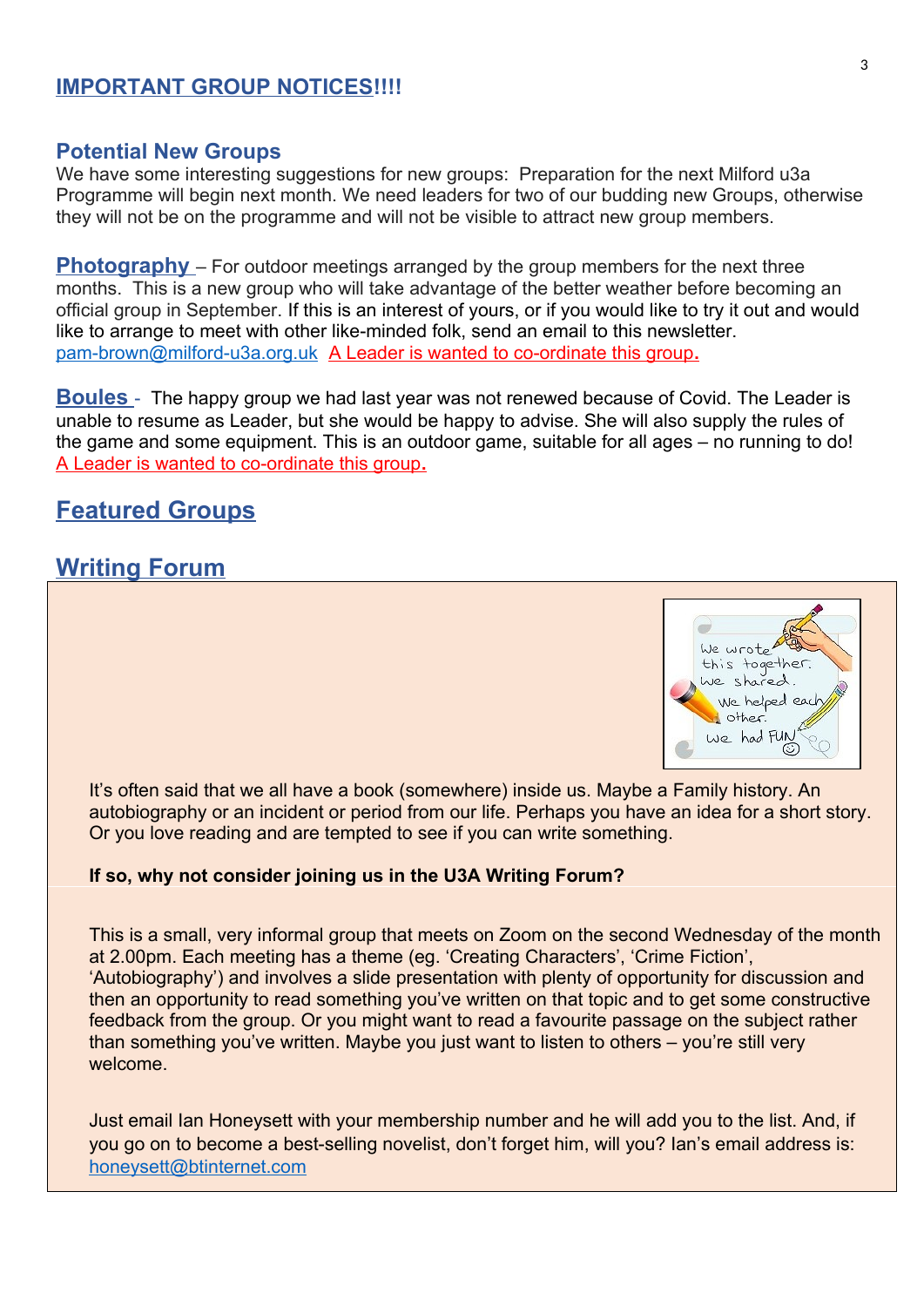# **West Surrey in the Civil War**

Here are a couple of photos from our very entertaining talk last Wednesday at St Johns, Milford Nick Swan, Sue Leach and team covered West Surrey in the Civil War and really brought it to life, as you can see from the photos!

We were told about the causes of conflict, and the "PPE" you have to wear before going in to



battle. Ably demonstrated by Piers!

Then you have the cumbersome musket to consider.

Sue explained life at the time, types of clothing, food, herbs etc

There were route marches from Farnham Castle as far as Alton and



Arundel to engage the enemy.

Nick has kindly offered to consider another talk and possibly a visit

to the Alton battle site. All in all a very enjoyable afternoon. <[peterstevenson1@hotmail.co.uk>](peterstevenson1@hotmail.co.uk)

## **Monday & Wednesday Cycling Groups**



The two Groups - Cycling Monday and Cycling Wednesday are considering/planning a ride from Bramley to Shoreham and then Brighton, following the Downs Link which is, for the most part, the old railway track from Guildford to Horsham. Being an old rail route there are no hills to worth mentioning!

Planning is at an early stage as the ride won't be until later in the year when the weather is somewhat more settled. The ride is 35 miles to Shoreham and 43 miles to Brighton. There is an option to return from Shoreham or continue to Brighton. We intend to take all day doing it, taking it in easy stages and returning to Guildford by rail. If you would like to know more about this route you can [find full details here,](http://www.cyclingfromguildford.co.uk/route3.html) there is a route map and plenty of photos plus a route description.

If there are any intrepid U3A cyclists who would like to join us for what should prove an interesting day please let either [Gertrud](mailto:gertrud.sollars@milford-u3a.org.uk) or [Bob](mailto:bob.fearnley@milford-u3a.org.uk) know.